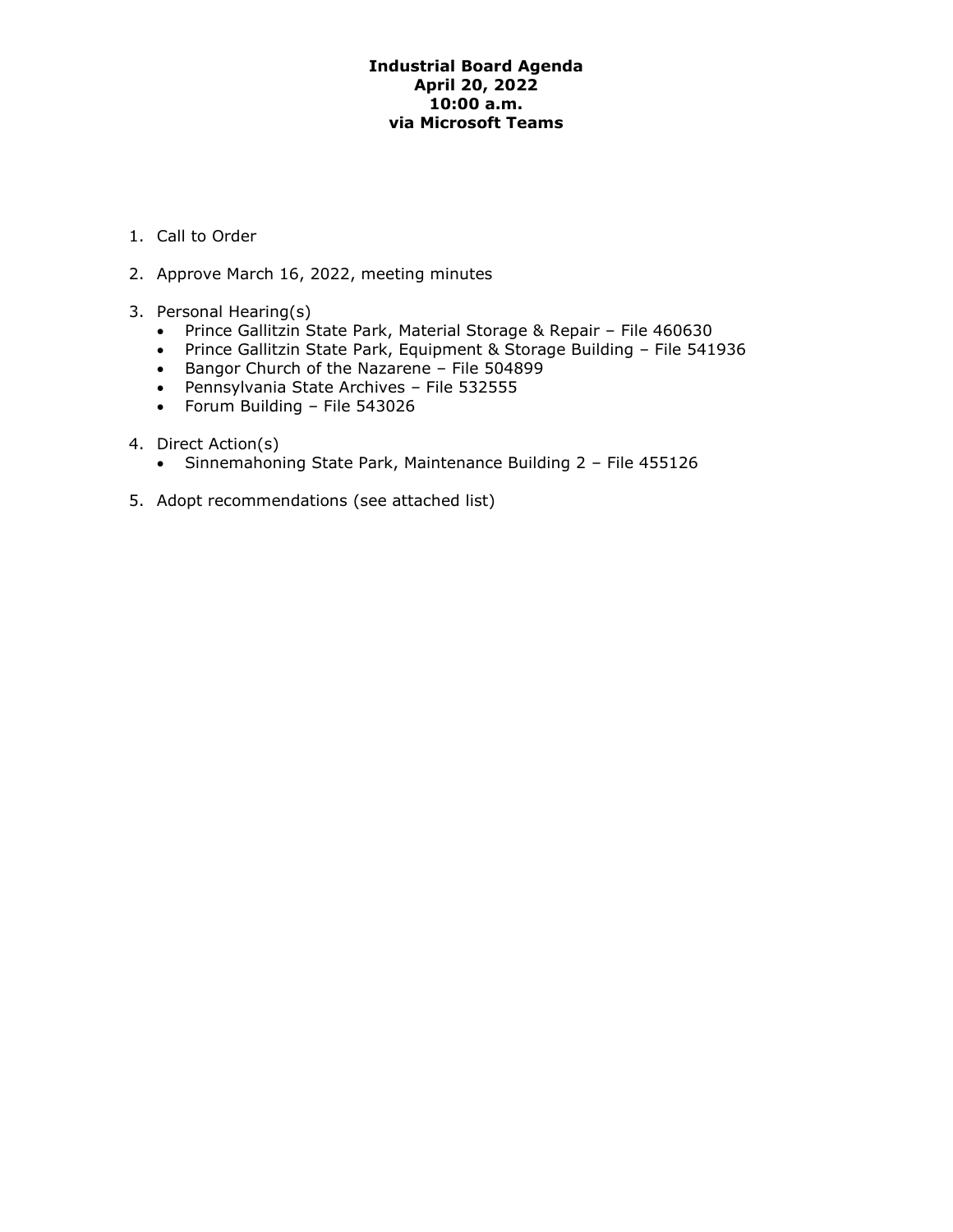## **RECOMMENDATIONS**

## **BEDDING & UPHOLSTERY**

REGISTRATION #CA-46349 (MY) REGISTRATION #UT-6218 (CN)

REGISTRATION #CA-47426 (VN) REGISTRATION #UT-6540 (IN)

REGISTRATION #PA-43183 (VN)

### **STUFFED TOY**

REGISTRATION #PA-16316 (CN)

#### **BOILERS**

D 01185 LOC. 001 D 41287 LOC. 001

FIRST UNITED METHODIST CHURCH MCKNIGHT HOTEL D 04072 LOC. 001 D 46909 LOC. 001

D 04694 LOC. 001 D 50023 LOC. 001

D 11855 LOC. 001 D 58167 LOC. 001

D 13366 LOC. 001 D 55239 LOC. 001

CHRIST EVANGELICAL LUTHERAN CHURCH LANCASTER AIRPORT AUTHORITY D 20209 LOC. 001 D 60545 LOC. 001

SPRINGETTSBURY TOWNSHIP UNIVERSITY OF PA TRUSTEES D 21979 LOC. 004 D 62689 LOC. 026

WAYNE CLEANERS VEECO D 24662 LOC. 001 D 83441 LOC. 001

PLEASANT VIEW RETIREMENT-NORTH EASTON REDWOOD REAL ESTATE D 25465 LOC. 001 D 86028 LOC. 001

PLEASANT VIEW RETIREMENT-SOUTH LVHN DICKSON CITY HOSPITAL D 25465 LOC. 001 D 86356 LOC. 001

ABBIE JUSHI PAMS D 34526 LOC. 003 D 86478 LOC. 001

FRIEL FIELD HOUSE BUILDING #25 HIS THOUSAND HILLS-GYM D 37212 LOC. 033 D 86495 LOC. 001

REGISTRATION #CA-44073 (CN) REGISTRATION #PA-43242 (CN)

REGISTRATION #CA-45287 REGISTRATION #PA-43202 (MX)

REGISTRATION #NC-3993 REGISTRATION #UT-6591 (CN)

MILLERSTOWN MOTORS INC ALLIANCE SANITARY LAND FILL

BETH DAVID REFORM LEBANON RECOVERY CENTER

FIRST BAPTIST CHURCH SUMMERSON & ALLEMAN PC

FOULKWAYS OF GWYNEDD LABORERS DISTRICT COUNCIL